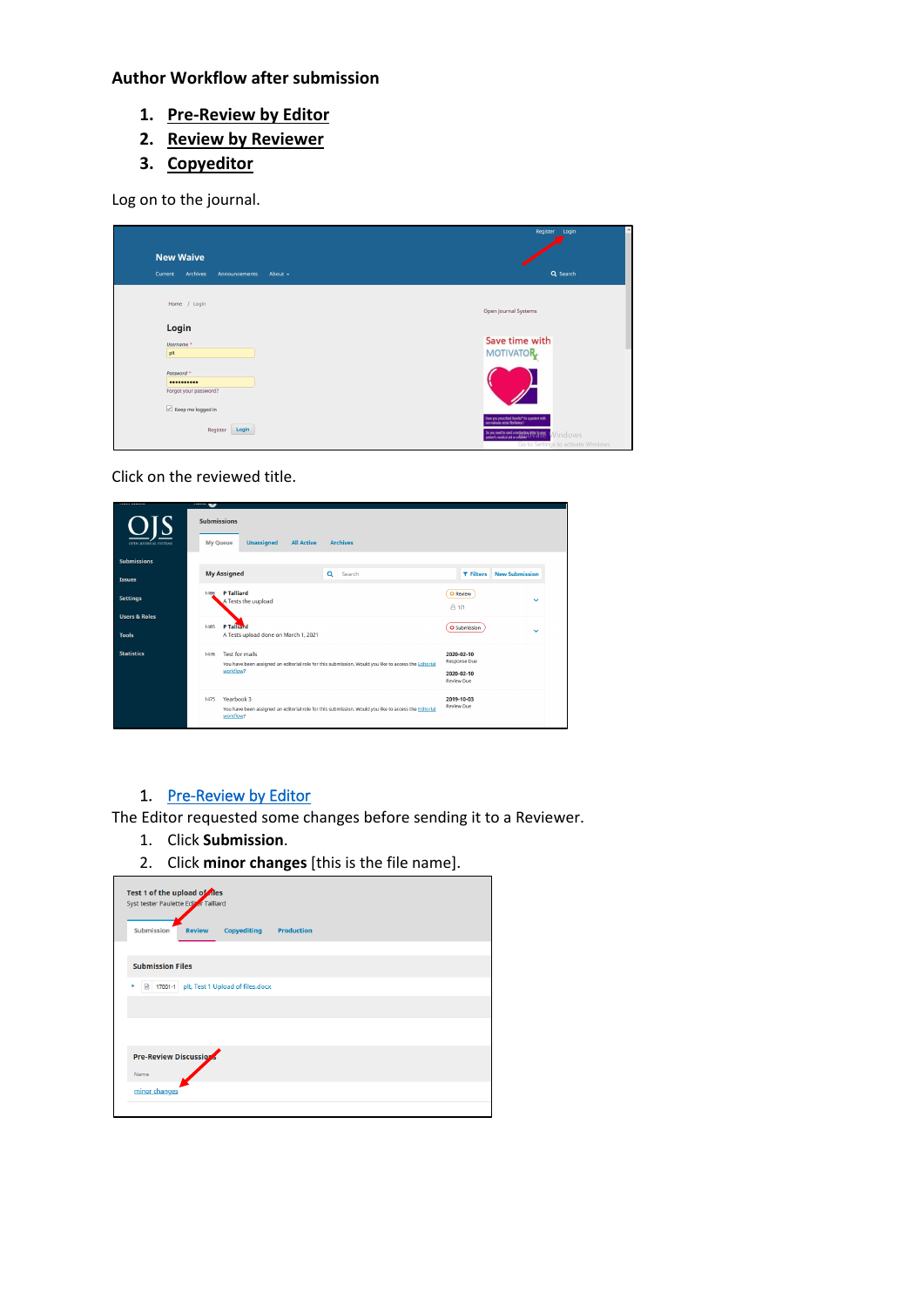- 3. Download the file and make the changes, save it on your computer.
- 4. Click **Add discussion**.

| <b>Submissions</b><br>Issues | Test 1 of the upload of files<br>Syst tester Paulette Editor Talliard<br>Copyediting<br>Submission<br>Review<br>Production |                            |               |                     |           |                           |
|------------------------------|----------------------------------------------------------------------------------------------------------------------------|----------------------------|---------------|---------------------|-----------|---------------------------|
| Settings                     |                                                                                                                            |                            |               |                     |           |                           |
| <b>Users &amp; Roles</b>     | <b>Submission Files</b>                                                                                                    |                            |               |                     |           | Q Search                  |
| <b>Tools</b>                 | ▶ <i>a</i> 17001-1 plt, Test 1 Upload of files.docx                                                                        |                            | March 5, 2021 | <b>Article Text</b> |           |                           |
| <b>Statistics</b>            |                                                                                                                            |                            |               |                     |           | <b>Download All Files</b> |
|                              |                                                                                                                            |                            |               |                     |           |                           |
|                              |                                                                                                                            |                            |               |                     |           |                           |
|                              | <b>Pre-Review Discussions</b>                                                                                              |                            |               |                     |           | <b>Add discussion</b>     |
|                              | Name                                                                                                                       | From                       | Last Reply    |                     | Replies   | Closed                    |
|                              | minor changes                                                                                                              | scholar2021-03-05 11:11 AM | $\sim$        |                     | $\bullet$ |                           |
|                              |                                                                                                                            |                            |               |                     |           |                           |

- 5. Complete the message.
- 6. Click **Upload file** to re-attach the file with the changes. Complete the upload process.

| Click OK. |
|-----------|
|-----------|

| <b>Add discussion</b>              |                                          |                    |  |  |                                                    |    |          |                     |                     |  |
|------------------------------------|------------------------------------------|--------------------|--|--|----------------------------------------------------|----|----------|---------------------|---------------------|--|
| Participants                       |                                          |                    |  |  |                                                    |    |          |                     |                     |  |
| ☑                                  | Syst tester Paulette Editor, Author      |                    |  |  |                                                    |    |          |                     |                     |  |
|                                    |                                          |                    |  |  | scholar scholar, Journal editor, Journal Manager-2 |    |          |                     |                     |  |
| Subject *                          |                                          |                    |  |  |                                                    |    |          |                     |                     |  |
| Submission for presediting request |                                          |                    |  |  |                                                    |    |          |                     |                     |  |
| Message                            |                                          |                    |  |  |                                                    |    |          |                     |                     |  |
| 睁<br>D٦                            | в<br>I                                   | $\underline{\cup}$ |  |  | <i>∂</i> 没 ○ 記 国Upload                             | Æ, |          |                     |                     |  |
|                                    |                                          |                    |  |  |                                                    |    |          |                     |                     |  |
|                                    | <b>Attached Files</b>                    |                    |  |  |                                                    |    | Q Search | <b>Upload File</b>  | <b>Select Files</b> |  |
| 58                                 | 17008-1 plt, Test 2 Upload of files.docx |                    |  |  |                                                    |    |          | March<br>s.<br>2021 | Article Text        |  |
|                                    | * Denotes regulaed field                 |                    |  |  |                                                    |    |          |                     |                     |  |
| OK                                 | Cancel                                   |                    |  |  |                                                    |    |          |                     |                     |  |

## <span id="page-1-0"></span>2. Review by Reviewer

- 1. Click on the title of the item under review.
- 2. Click on the reviewed document.

| Submission<br>Copyediting<br>Production<br>Review       |                      |
|---------------------------------------------------------|----------------------|
| Round 1                                                 |                      |
| <b>Round 1 Status</b><br>Revisions have been requested. |                      |
| <b>Notifications</b>                                    |                      |
| [SAJHE] Editor Decision                                 | 2021-03-16 05:07 PM  |
| <b>Reviewer's Attachments</b>                           | Q Search             |
| 17056-1 , Test1-Reviewer reviewed this file.docx        | March 16, 2021       |
| <b>Revisions</b>                                        | Q Search Upload File |
| No Files                                                |                      |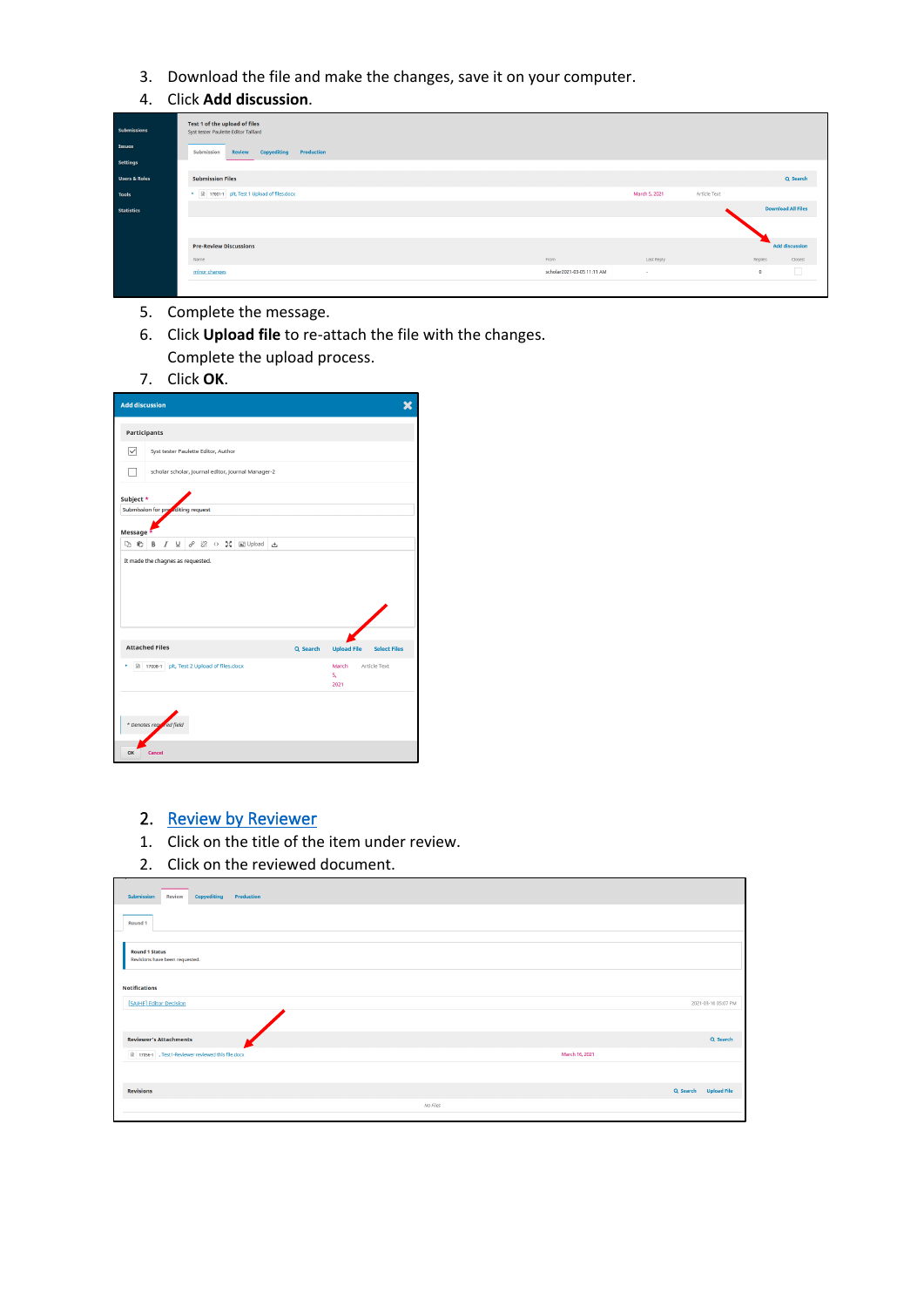- 3. Download the file and make the changes, save it on your computer.
- 4. Click **Upload file** and attach the newly corrected document. Complete the upload process.
- 5. Click **Add discussion**.

| <b>Round 1 Status</b><br>Revisions have been submitted.                 |          |                |                       |
|-------------------------------------------------------------------------|----------|----------------|-----------------------|
|                                                                         |          |                |                       |
| <b>Notifications</b>                                                    |          |                |                       |
| [SAJHE] Editor Decision                                                 |          |                | 2021-03-16 05:07 PM   |
|                                                                         |          |                |                       |
| <b>Reviewer's Attachments</b>                                           |          |                | Q Search              |
| 17056-1 , Test1-Reviewer reviewed this file.docx                        |          | March 16, 2021 |                       |
|                                                                         |          |                |                       |
| <b>Revisions</b>                                                        |          |                | Q Search Upload File  |
| • <b>B</b> 17058-1 Article Text, Test2-Reviewer reviewed this file.docx |          | March 16, 2021 | Article Text          |
|                                                                         |          |                |                       |
| <b>Review Discussions</b>                                               |          |                | <b>Add discussion</b> |
| Name                                                                    | From     | Last Reply     | Replies<br>Closed     |
|                                                                         | No Items |                |                       |

- 6. Complete the message and include the Editor.
- 7. Click **Upload file** to attach the newly corrected document. [this is the same file as step 4.] Complete the upload process.
- 8. Click **OK**.

| <b>Add discussion</b>   |         |  |                                 |                                     |                                                    |          |                    |                     |  |
|-------------------------|---------|--|---------------------------------|-------------------------------------|----------------------------------------------------|----------|--------------------|---------------------|--|
| Participants            |         |  |                                 |                                     |                                                    |          |                    |                     |  |
| $\overline{\checkmark}$ |         |  |                                 | Syst tester Paulette Editor, Author |                                                    |          |                    |                     |  |
| ▽                       |         |  |                                 |                                     | scholar scholar, Journal editor, Journal Manager-2 |          |                    |                     |  |
| Subject *               |         |  |                                 |                                     |                                                    |          |                    |                     |  |
| <b>Changes made</b>     |         |  |                                 |                                     |                                                    |          |                    |                     |  |
| Message *               |         |  |                                 |                                     |                                                    |          |                    |                     |  |
| D O                     | B       |  | $I \perp \emptyset$ & $\circ$ X |                                     | Upload                                             | 凸        |                    |                     |  |
| <b>Attached Files</b>   |         |  |                                 |                                     |                                                    | Q Search | <b>Upload File</b> | <b>Select Files</b> |  |
| ×<br>₪                  | 17059-1 |  |                                 |                                     | plt, Test 3 Reviewer reviewed this file.docx       |          | March              | Article Text        |  |
|                         |         |  |                                 |                                     |                                                    |          | 16,<br>2021        |                     |  |
|                         |         |  |                                 |                                     |                                                    |          |                    |                     |  |
| * Denote required field |         |  |                                 |                                     |                                                    |          |                    |                     |  |
| OK                      | Cancel  |  |                                 |                                     |                                                    |          |                    |                     |  |

Your reviewed document is now attached to the record.

| <b>Round 1 Status</b><br>Revisions have been submitted.                |                        |                |                     |                      |                       |
|------------------------------------------------------------------------|------------------------|----------------|---------------------|----------------------|-----------------------|
| <b>Notifications</b>                                                   |                        |                |                     |                      |                       |
| [SAJHE] Editor Decision                                                |                        |                |                     |                      | 2021-03-16 05:07 PM   |
|                                                                        |                        |                |                     |                      |                       |
| <b>Reviewer's Attachments</b>                                          |                        |                |                     |                      | Q Search              |
| R 17056-1 , Test1-Reviewer reviewed this file.docx                     |                        | March 16, 2021 |                     |                      |                       |
|                                                                        |                        |                |                     |                      |                       |
| <b>Revisions</b>                                                       |                        |                |                     | Q Search Upload File |                       |
| >   a   17058-1   Article Text, Test2-Reviewer reviewed this file.docx |                        | March 16, 2021 | <b>Article Text</b> |                      |                       |
|                                                                        |                        |                |                     |                      |                       |
| <b>Review Discussions</b>                                              |                        |                |                     |                      | <b>Add discussion</b> |
| Name                                                                   | From                   | Last Reply     |                     | Replies              | Closed                |
| Changes made                                                           | plt2021-03-16 05:19 PM | <b>Service</b> |                     | $\mathbf{0}$         | п                     |